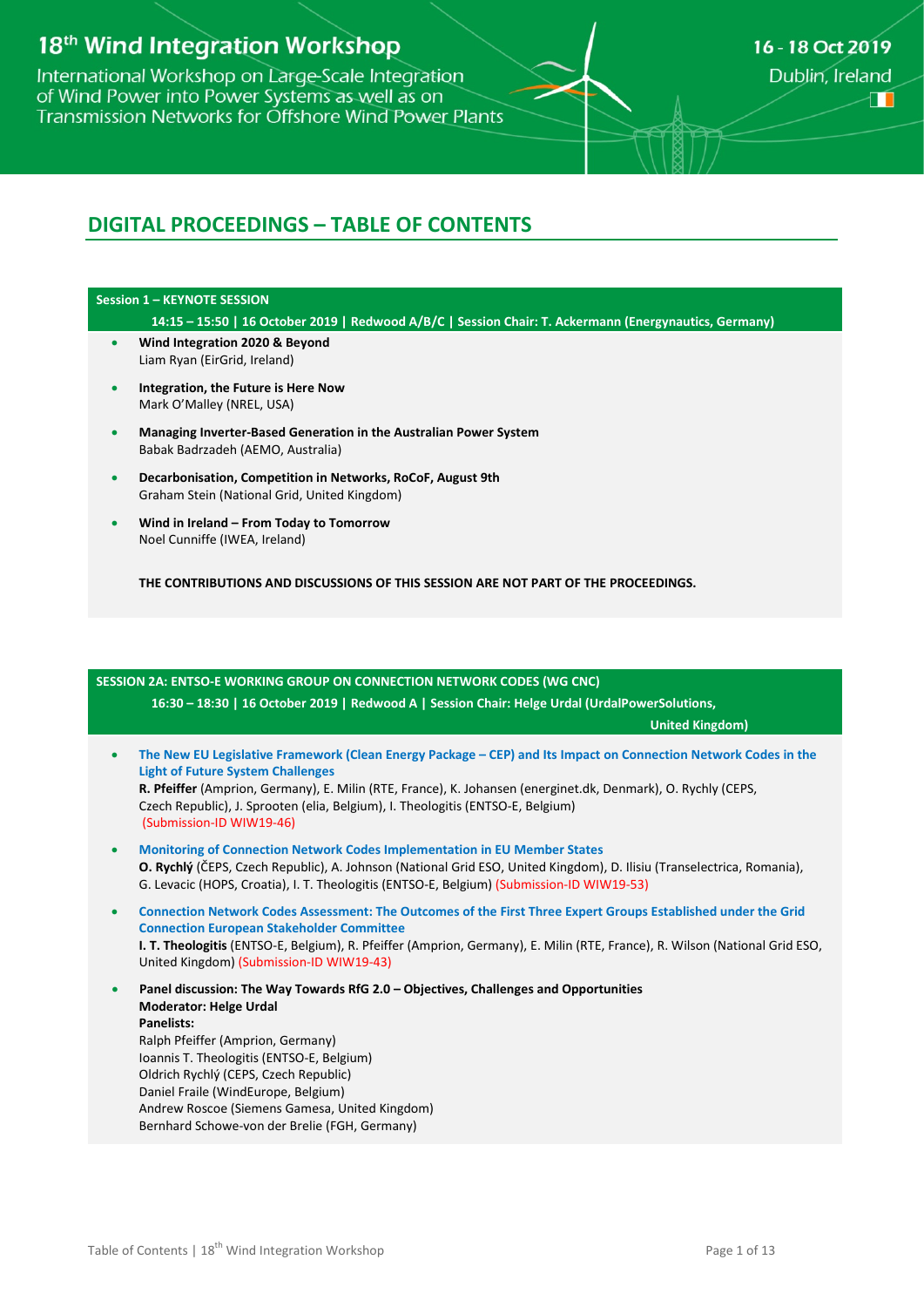### **SESSION 2B: COUNTRY STUDIES**

**16:30 – 18:30 | 16 October 2019 | Redwood B | Session Chair: Paul Gardner (Paul Gardner Energy Consulting,**

 **United Kingdom)**

• **Operating Experiences with High Penetrations of Variable Renewable Energy D. Lew** (Debra Lew LLC, USA), D. Bartlett (Xcel Energy, USA), A. Groom (Australian Energy Market Operator, Australia), P. Jorgensen (Energinet, Denmark), J. O'Sullivan (EirGrid, Ireland), R. Quint (North American Electric Reliability Corporation, USA), B. Rew (Southwest Power Pool, USA), B. Rockwell (Kauai Island Utility Cooperative, USA), S. Sharma (Electric Reliability Council of Texas, USA) (Submission-ID WIW19-149) • **Technical and Regulatory Challenges and Solutions in Operating Low Inertia Power Systems A. Tuohy** (EPRI, USA), A. Kelly (EPRI International, Ireland), E. Farantatos (EPRI, USA), P. Dattaray, E. Lannoye (EPRI International, Ireland) (Submission-ID WIW19-171) • **Non-Synchronous Penetration: Conflict between Wind Generation and HVDC Interconnection** R. Davison-Kernan (System Operator Northern Ireland (SONI), United Kingdom), **B. Fox,** S. McLoone (Queen's University Belfast, United Kingdom) (Submission-ID WIW19-27) • **Common Mode Oscillations on the Power System of Ireland and Northern Ireland P. Wall** (EirGrid, Ireland), A. Bowen (University College Cork, Ireland), C. Geaney, B. O'Connell, N. Cunniffe, R. Doyle, D. Gillespie, J. O'Sullivan (EirGrid, Ireland) (Submission-ID WIW19-87) • **Sector Coupling in Denmark – Entering the Next Phase of the Green Transition A. Orths,** A. Bavnhøj Hansen (Energinet, Denmark) (Submission-ID WIW19-160) • **Research and Practice on Energy System Coupling for Achieving High Penetration of Wind Power in Northeast China Power Grid**

**S. Yu,** L. Jiaqing (Northeast Power Dispatching Center of SGCC, China) (Submission-ID WIW19-69)

### **SESSION 2C: CONVERTER RELATED ASPECTS**

**16:20 – 18:30 | 16 October 2019 | Redwood C | Session Chair: Babak Badrzadeh (AEMO, Australia)**

- **Overview, Status and Outline of the New CIGRE Working Group C4.49 on Converter Stability in Power Systems** Ł. Kocewiak (Ørsted Wind Power, Denmark), C. Buchhagen (TenneT TSO, Germany), Y. Sun (DNV GL, Netherlands), X. Wang (Aalborg University, Denmark), G. Lietz (DIgSILENT, Germany), M. Larsson (ABB, Switzerland) (Submission-ID WIW19-146)
- **Need for Grid-Forming Converter-Control in Future System-Split Scenarios C. Heising**, D. Meyer (Avasition, Germany), T. Hennig, K. Vennemann (Amprion, Germany), G. Deiml, W. Winter, (TenneT TSO, Germany), H. Wrede (University of Applied Sciences Düsseldorf, Germany), J. Lehner, S. Wenig (TransnetBW, Germany), J. Weidner, S. Küchler (50Hertz Transmission, Germany), J. Fortmann (University of Applied Sciences (HTW) Berlin, Germany) (Submission-ID WIW19-99)
- **Impact of Converter-Interfaced Generation to the Frequency Response of the European Power System R. Musca** (University of Palermo, Italy), L. Busarello (NEPLAN AG, Switzerland) (Submission-ID WIW19-223)
- **A Positive Sequence Screening Tool to Identify Areas of Potential Inverter Instability in Inverter Dominated Systems J. Ruddy,** D. Ramasubramanian, P. Dattaray, E. Farantatos, A. Gaikwad (EPRI, Ireland) (Submission-ID WIW19-101)
- **Analysis of AC-Side Grid Interaction of MMC-Based HVDC Systems Utilizing a Laboratory Demonstrator C. Heising** (Avasition, Germany), T. Stoetzel (Ruhr-University Bochum, Germany), K. Vennemann (Amprion, Germany), D. Meyer (Avasition,Germany), V. Staudt (Ruhr-University Bochum, Germany), K. Kleinekorte (Amprion, Germany) (Submission-ID WIW19-97)
- **A VSM Converter Controller Implemented for RMS Simulation Studies of Electrical Power Systems** R. Heydari (Aalborg University, Denmark | ABB Corporate Research, Sweden), **N. Johansson,** L. Harnefors (ABB Corporate Research, Sweden), F. Blaabjerg (Aalborg University, Denmark) (Submission-ID WIW19-91)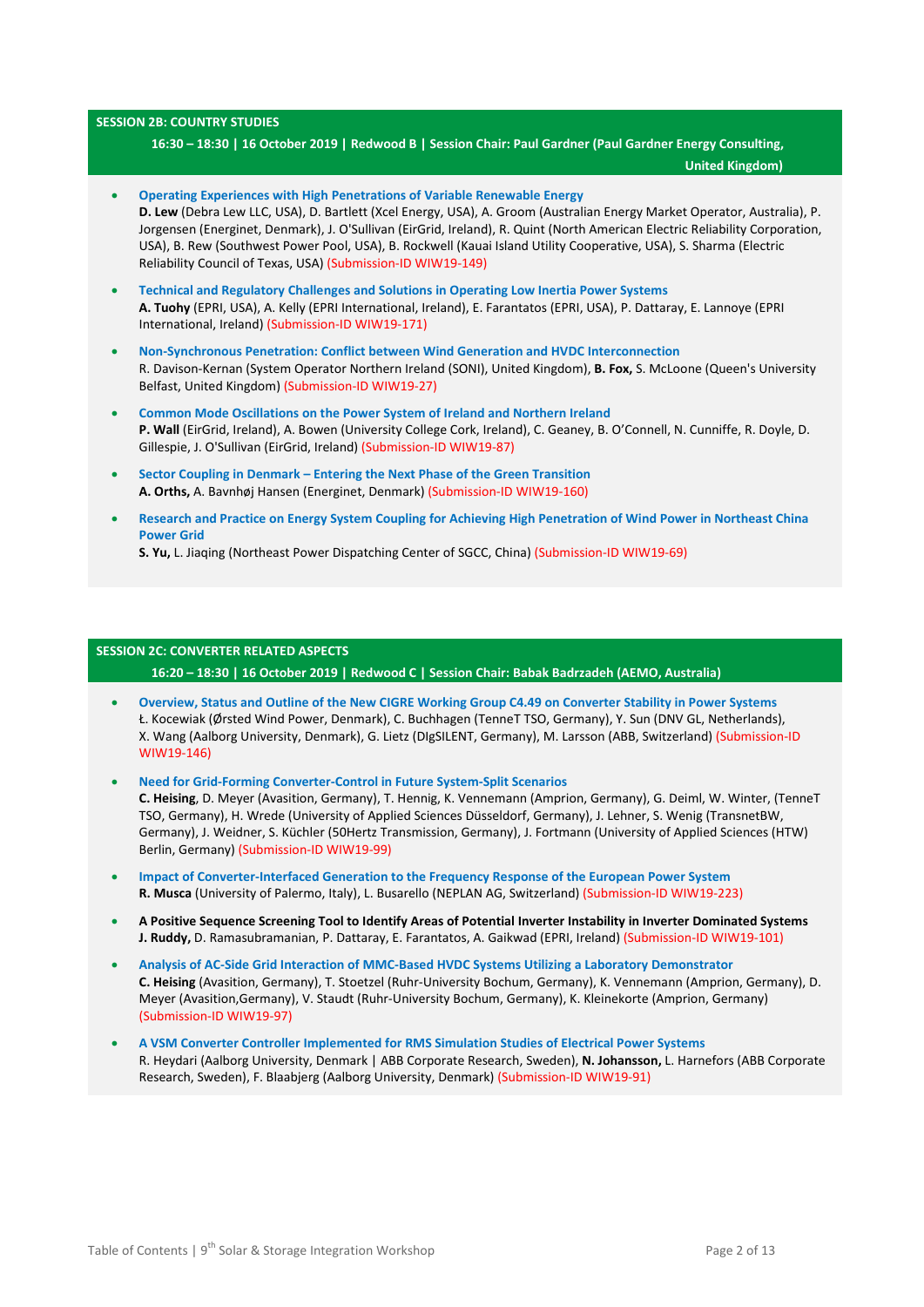### **SESSION 3A: FREQUENCY ASPECTS**

### **08:40 – 10:40 | 17 October 2019 | Redwood A | Session Chair: Julia Matevosyan (ERCOT, USA)**

- **Ensuring Future Frequency Stability in the Nordic Synchronous Area R. Eriksson**, N. Modig (Svenska kraftnät, Sweden), M. Kuivaniemi (Fingrid Oyj, Finland) (Submission-ID WIW19-143)
- **Design & Implementation of Fast Frequency Response Service for a Low Inertia System J. Deegan**, D. Dixon, **H. W. Qazi,** M. V. Escudero, I. Connaughton, J. O'Sullivan (EirGrid, Ireland) (Submission-ID WIW19- 114)
- **Probabilistic Estimation of the aFRR Requirement in the Future European Power System with High RES Penetration J. Morin**, G. Prime, Y. Wang (EDF R&D, France) (Submission-ID WIW19-22)
- **A Frequency Security Analysis of Wind Integrated Power Systems with Frequency Controls J. Steinkohl**, X. Wang, P. Davari, F. Blaabjerg (Aalborg University, Denmark) (Submission-ID WIW19-141)
- **Ultra-Fast Frequency Response of Converter-Dominant Grids Using PMUs** H. N. Villegas Pico (Iowa State University, USA), **V. Gevorgian** (NREL – National Research Laboratory, USA) (Submission-ID WIW19-280)
- **Impact of Flexibility Service Requirements on Investment Decisions and Costs C. O'Dwyer,** D. Flynn (University College Dublin, Ireland) (Submission-ID WIW19-76)

## **SESSION 3B: CAN WIND ENERGY MAKE THE POWER SYSTEM HAPPY? 09:00 – 10:40 | 17 October 2019 | Redwood B | Session Chair: Daniel Fraile (WindEurope, Belgium)**

- **Towards a Roadmap for Very High Shares of Variable Renewable Energy Soenke Engelken** (Enercon, Germany)
- **The Role of System Strength and Inertia Management in Transitioning to Higher Share of Inverter-Connected Generation Babak Badrzadeh** (AEMO, Australia)
- **TBA Inga Skrypalle** (Vestas, Denmark)
- **From Grid Codes to Support Services: The Challenges for Wind Power Plant Owners and Operators Gustavo Quiñonez** (Acciona, Spain)

### **SESSION 3C: MODELLING**

**08:40 – 10:40 | 17 October 2019 | Redwood C | Session Chair: Poul E. Sørensen (DTU Wind Energy, Denmark)**

- **Call for Adequate RMS Approach for Grid Stability Assessment with a Significant Share of Converter-Interfaced Units V. Akhmatov,** C. F. Flytkær (Energinet, Denmark) (Submission-ID WIW19-56)
- **Enhancing Quality of Vendor-Specific Dynamic Models Representing Wind Turbine Generators and Other New Power System Components in Interconnection Studies M. Borodulin** (KIIP Consulting, USA) (Submission-ID WIW19-25)
- **High-Resolution Real-Time Analysis of HVDC-Connected Wind Farm with 100 Wind-Energy Plants Utilizing a High-Performance Calculation Cluster T. Jersch**, P. Thomas, S. Khan, M. Wiens (Fraunhofer IWES, Germany), M. Kleine Jäger, D. Meyer, R. Bartelt, C. Heising (Avasition, Germany) (Submission-ID WIW19-102)
- **Large-Scale Wind Generation Simulations: Estimating Missing Technical Parameters Using Random Forest M. Koivisto**, K. Plakas, P. Sørensen (DTU Wind Energy, Denmark) (Submission-ID WIW19-107)
- **Introducing a Flexible Platform for Modelling Energy Systems Integration M. McPherson** (University of Victoria, Canada), T. Akhtar (University of Guelph, Canada) (Submission-ID WIW19-79)
- **A Study of Hydrogen as an Energy Vector for Future Renewable Energies J. Zaba**, N. Schofield (University of Huddersfield, United Kingdom) (Submission-ID WIW19-236)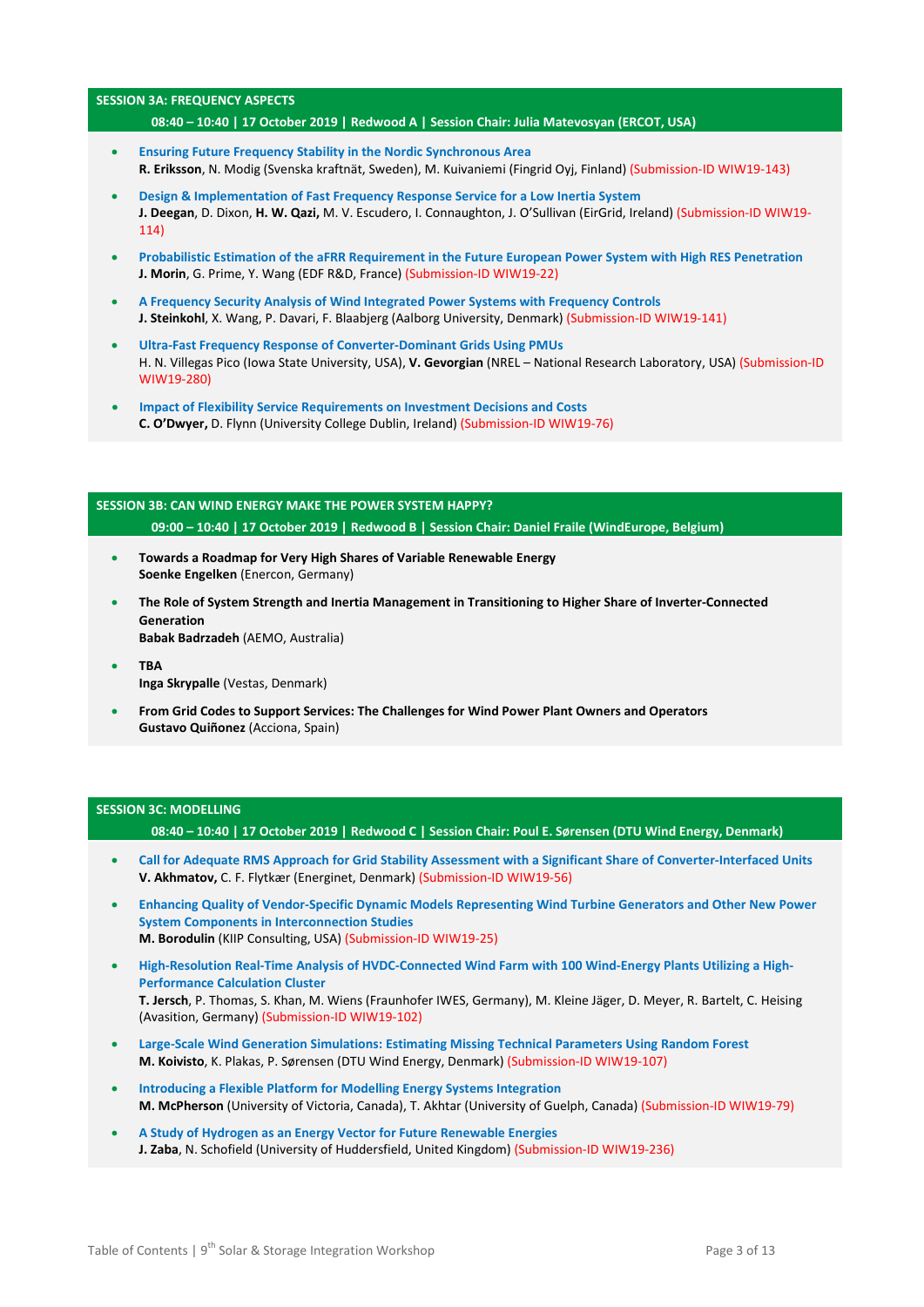### **SESSION 4A: GRID FORMING I**

### **11:10 – 13:00 | 17 October 2019 | Redwood A | Session Chair: Debra Lew (Debra Lew LLC, USA)**

- **Will Grid Forming Inverters Be the Key for High Renewable Penetration? J. Matevosyan** (ERCOT, USA), B. Badrzadeh (AEMO, Australia), T. Prevost (RTE, France), E. Quitmann (Enercon, Germany), D. Ramasubramanian (EPRI, USA), H. Urdal (UrdalPowerSolutions, United Kingdom), J. MacDowell (GE Power, USA), S. Achilles (GE Power, USA), S. Hsien Huang (ERCOT, USA), V. Vital (Arizona State University, USA), J. O'Sullivan (EirGrid, Ireland), R. Quint (NERC, USA) (Submission-ID WIW19-273)
- **Progress statement from ENTSO's Pan-European Technical Group on High Penetration of Power Electronic Interfaced Power Sour** Quiñonez**ces Focused on Performance Aspects of Grid Forming Converters H. Urdal** (ENTSO-E, Belgium) (Submission-ID WIW19-74)
- **Practical Experience of Operating a Grid Forming Wind Park and its Response to System Events A. Roscoe,** P. Brogan, D. Elliott, T. Knueppel, (Siemens Gamesa, United Kingdom), I. Gutierrez (Scottish Power Renewables, United Kingdom), J-C. Perez Campion (Iberdrola Renovables, Spain), R. Da Silva (Scottish Power Renewables, United Kingdom) (Submission-ID WIW19-26)
- **Comparison of Selected Grid-Forming Converter Control Strategies for Use in Power Electronic Dominated Power Systems B. Weise,** A. Korai, A. Constantin (DIgSILENT, Germany) (Submission-ID WIW19-145)

# **SESSION 4B: EIRGRID/IRELAND – ROCOF**

**11:10 – 13:00 | 17 October 2019 | Redwood B | Session Chair: EIRGRID (IRELAND)** 

- **Introductory remarks Jon O'Sullivan** (EirGrid, Ireland)
- **TBA** Tony Hearn (ESBN, Ireland)
- **ROCOF Testing – Process & Learnings Colm McManus** (EirGrid, Ireland)
- **ROCOF – Generator's Perspective Stephen Carrig** (ESB PG, Ireland)

### **SESSION 4C: FORECASTING I**

**11:10 – 13:00 | 17 October 2019 | Redwood C | Session Chair: Hans-Peter Waldl (Overspeed, Germany)**

- **Probabilistic Forecasting Tools for High-Wind Penetration Areas: An Irish Case Study C. Möhrlen,** U. Vestergaard (WEPROG, Denmark), J. Ryan, K. Conway (EIRGRID., Ireland) (Submission-ID WIW19-60)
- **Forecasting of Wind Power Curtailment Events J. Koch,** S. Vogt, A. Braun, D. Jost, J. Dobschinski (Fraunhofer IEE, Germany) (Submission-ID WIW19-117)
- **Forecasts for the Vertical Grid Load** O. Steinert, J. Kuehnert, **E. Arndt**, J. Rosenkranz, U. Focken, M. Lange (energy & meteo systems, Germany) (Submission-ID WIW19-148)
- **Forecasting Vertical Loads for Grid Nodes at the Transition from Medium to High Voltage: A Concept and the Realization**

**A. Wessel,** K. Brauns (Fraunhofer IEE, Germany) (Submission-ID WIW19-72)

• **Forecasting Vertical Power Flows at Transmission Grid Nodes Characterized by High Penetration of Renewable Generation and Consumption**

**D. Jost,** A. Braun, K. Brauns, J. Dobschinski (Fraunhofer IEE, Germany) (Submission-ID WIW19-89)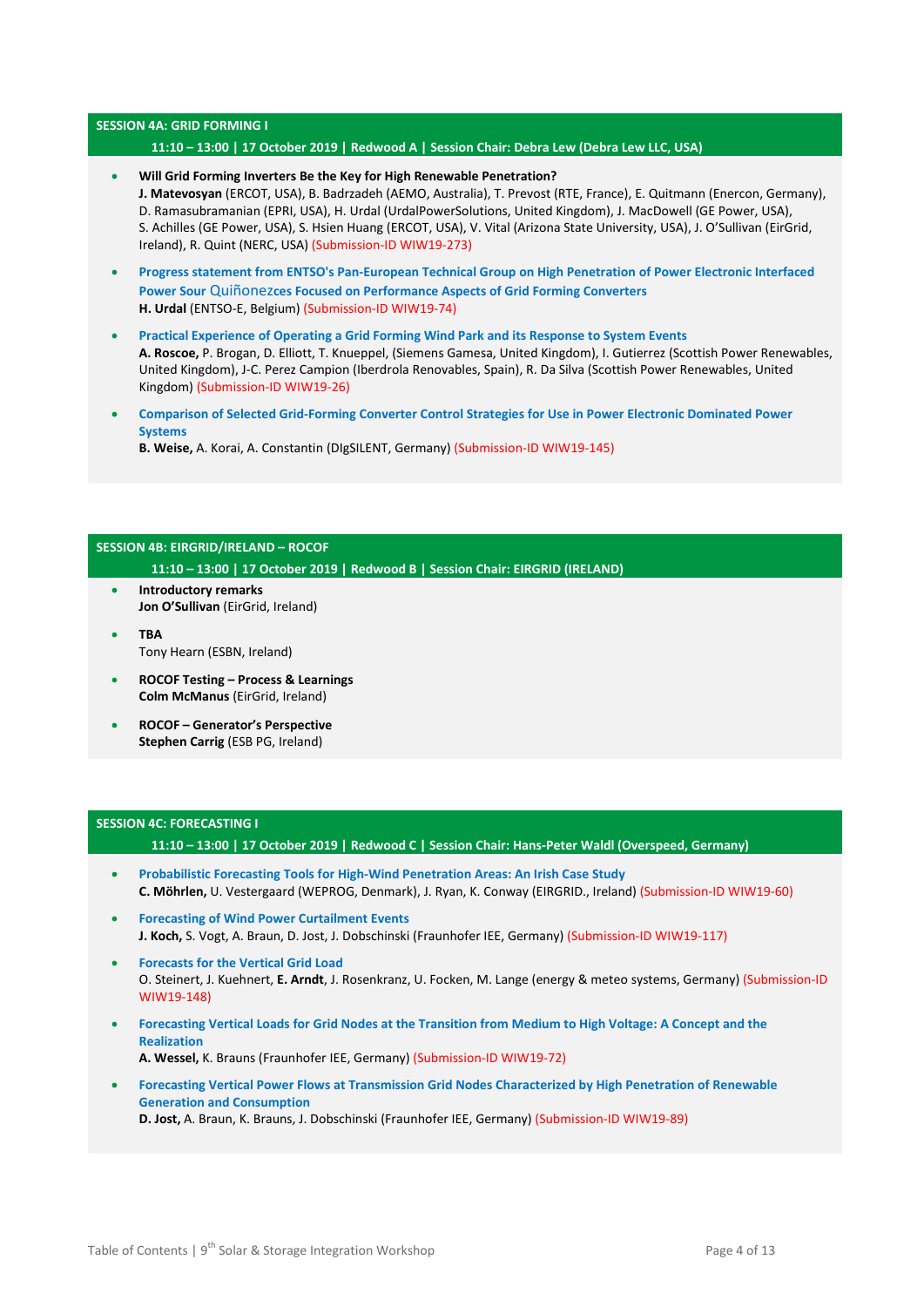## **SESSION 5A: CHALLENGES AND SOLUTIONS FOR FUTURE TRANSMISSION NETWORKS – RESULTS FROM HORIZON PROJECT MIGRATE**

**14:00 – 15:40 | 17 October 2019 | Redwood A | Session Chair: Jako Kilter (Elering / TalTech, Estonia)**

- **Massive Integration of Power Electronic Devices (MIGRATE) – Results and Future Challenges J. Kilter (**Tallinn University of Technology, Estonia), S. Rüberg (TenneT, Germany), B. Heimisson (Landsnet, Iceland), T. Prevost (RTE, France), D. Lopez (Red Electrica, Spain), M. Val Escudero (Eirgrid, Ireland) (Submission-ID WIW19-255)
- **Power System Stability Issues Arising from Increasing Levels of Power Electronics Interfaced Generation V. Sewdien** (TenneT / TU Delft, The Netherlands) (Submission-ID WIW19-287)
- **Wide Area Controls for Improved System Stability in Low Inertia System – Experience from Iceland B. Heimisson** (Landsnet, Iceland) (Submission-ID WIW19-288)
- **From Grid-Forming Definition to Experimental Validation with a VSC C. Cardozo** (RTE, France) (Submission-ID WIW19-285)
- **Power System Protection Solutions for Future Transmission Networks** R. Andrino Gallego (REE, Spain) (Submission-ID WIW19-289)
- **Control of Wind Energy Converters in Power Systems with Very High Share of Renewables** K. Almunem (TU Berlin, Germany) (Submission-ID WIW19-290)

# **SESSION 5B: LATEST DEVELOPMENTS OF IEC TC 88 WIND POWER GENERATION STANDARDS IN RELATION TO GRID CONNECTION REQUIREMENTS**

**14:00 – 15:40 | 17 October 2019 | Redwood B | Session Chair: Frank Martin (Siemens Gamesa Renewable Energy,** 

 **Denmark)**

- **IEC TC 88 Wind Power Generation Standards in Relation to Grid Connection Requirements B. Andresen** (Aarhus University, Denmark), F. Martin, T. Dreyer, K. Ntovolos (Siemens Gamesa, Denmark), F. Brinch Nielsen (Energinet, Denmark), P. Sørensen (DTU Wind Energy, Technical University of Denmark, Denmark), Ł. H. Kocewiak (Ørsted Offshore Wind, Denmark) (Submission-ID WIW19-211)
- **IEC 61400-27 Series – Electrical Simulation Models of Wind Generation Systems P. Sørensen** (Technical University of Denmark, Denmark)
- **Application of IEC 61400-21 and -27 for Grid Compliance Measurements, Model Development and its Validation – Manufacturer Experience and Perspective F. Martin,** P. Mahat (Siemens Gamesa Renewable Energy, Denmark), T. Dreyer (Siemens Gamesa Renewable Energy, Germany), K. Ntovolos(Siemens Gamesa Renewable Energy, Denmark)
- **Application of IEC 61400-21 and -27 for Grid Compliance Measurements, Model Development and Its Validation – Developer's Experience and Perspective** Ł. Kocewiak (Ørsted Wind Power, Denmark)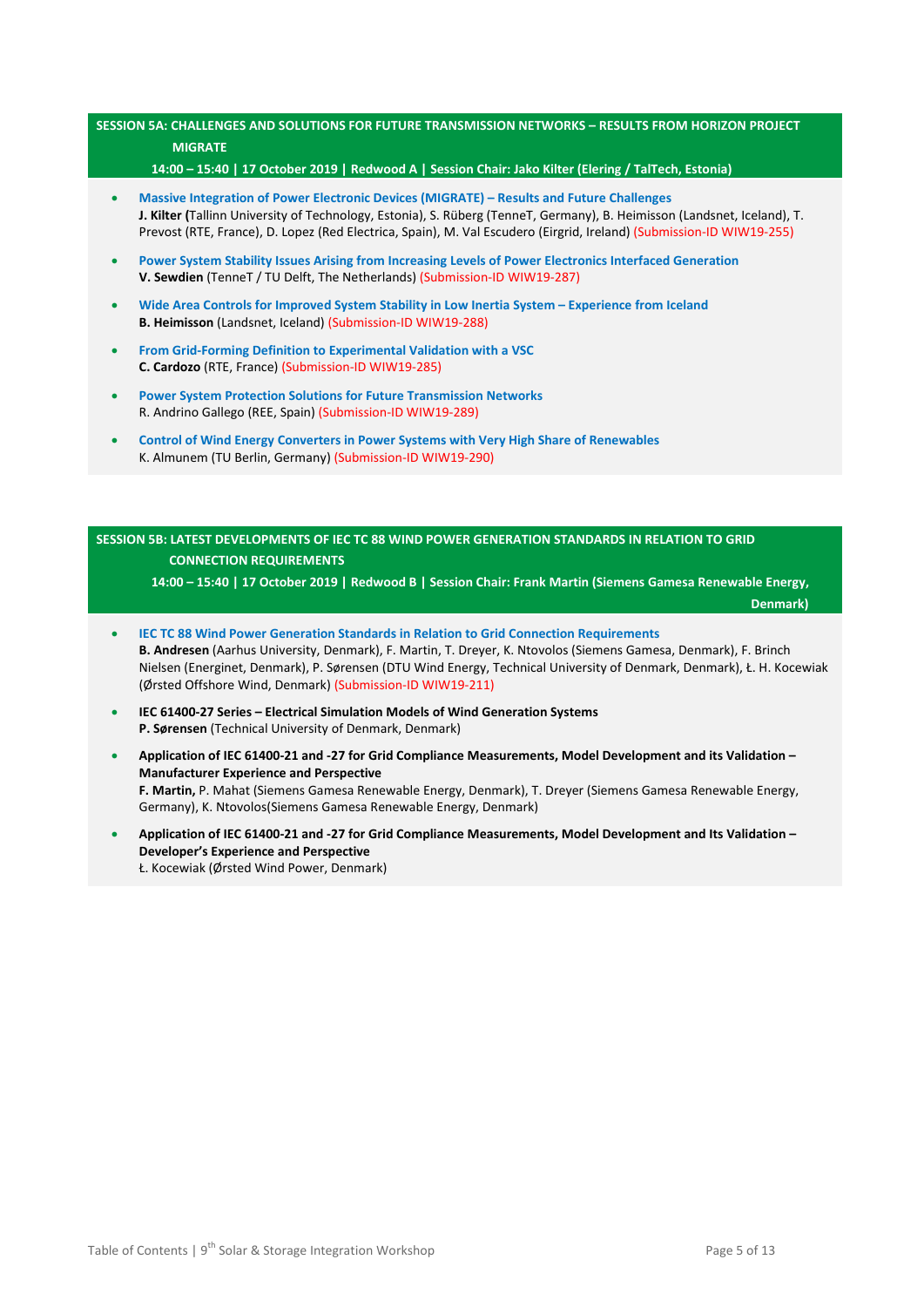### **SESSION 5C: HARMONICS I**

### **14:00 – 15:40 | 17 October 2019 | Redwood C | Session Chair: J. Charles Smith (ESIG, USA)**

- **High-Frequency Resonance in HVDC and Wind Systems: Root Cause and Solutions J. Sun**, I. Vieto (Rensselaer Polytechnic Institute, USA), E. Larsen (eLarsen Power System Consulting, USA), C. Buchhagen (TenneT Offshore, Germany) (Submission-ID WIW19-275)
- **Improved Procedures for Determining Harmonics – Findings of the German Research Project NetzHarmonie** L. Ziemann, O. Edalati, **J. Rauch**, M. Mühlberg (FGW, Germany), R. Klosse (delta energielösungen, Germany), A. Prost (WindGuard Certification, Germany), M. Hoven, H. Vennergeerts (FGH, Germany), J. Meyer, M. Domagk (Technische Universität Dresden, Germany), F. Safargholi (Technische Universität Chemnitz, Germany), K. Malekian (WRD, Germany), F. Santjer (UL International, Germany) (Submission-ID WIW19-208)
- **PROMOTioN Work Package 16 Harmonic Resonance Demonstrator: Wind Turbine Generator Input-Impedance Measurement in DQ Frame**
	- Y. Sun, A. N. Fabian Perez, Y. Yang, **A. W. Burstein** (DNVGL, Netherlands), E. C. W. de Jong (DNVGL, Netherlands|

Eindhoven University of Technology, Netherlands), B. Tang (Ming Yang Smart Energy, China) (Submission-ID EMOB19-177) • **Automation of Impedance for Measurement of Harmonic Stability Assessment of MMC-HVDC Systems**

- **D. Yang**, X. Wang (Aalborg University, Denmark), M. Ndreko, W. Winter (TenneT TSO, Germany), R. Juhlin, A. Krontiris (ABB, Germany) (Submission-ID WIW19-126)
- **Passivity-Based Harmonic Stability Analysis of Offshore Wind Farm Connected to a MMC-HVDC H. Wu**, X. Wang (Aalborg University, Denmark), Ł. Kocewiak, J. Hjerrild, M. K. Bakhshizadeh (Ørsted Wind Power, Denmark) (Submission-ID WIW19-47)

### **SESSION 6A: COMPLIANCE TESTING**

**16:10 – 18:30 | 17 October 2019 | Redwood A | Session Chair: Eckehard Tröster (Energynautics, Germany)**

- **National RfG-Implementations – An Update to Grid Codes and Compliance Schemes B. Schowe-von der Brelie** (FGH Zertifizierungsgesellschaft, Germany), M. Meuser, S. M. Ali, J. Döll (FGH, Germany) (Submission-ID WIW19-262)
- **Compliance Testing in Ireland and Northern Ireland F. Kalverkamp**, B. Schowe von der Brelie, J. Rauber, S. M. Ali, E. Makki (FGH, Germany) (Submission-ID WIW19-221)
- **Ensuring Grid Code Compliance in a New and Changing RfG Landscape L. Ulvgård**, T. Gehlhaar (DNV GL, Germany) (Submission-ID WIW19-174)
- **Compliance Testing, Type Testing on Simulator Combined with Performance Testing on Site L. S. Christensen**, T. Lund, B. W. Andersen, F. R. Londono (Vestas Wind Systems, Denmark), N. Ryan (ESB O&M Renewables Wind, Ireland), R. R. Bekker (Vestas Wind Systems, Denmark), M. Hughes (ESB O&M Renewables Wind, Ireland) (Submission-ID WIW19-95)
- **Comparison of Under-Voltage-Ride-Through Measurements Between Field Tests and DyNaLab Grid Simulator Tests of the Siemens Gamesa D8 Direct-Drive Wind Turbine T. Siepker**, T. Dreyer (Siemens Gamesa Renewable Energy, Germany), P. Ghimire, **F. Martin** (Siemens Gamesa Renewable Energy, Denmark), B. Nedjar (Siemens Gamesa Renewable Energy, France), S. Azarian, T. Jersch, S. Khan, G. Quistorf (Fraunhofer IWES, Germany) (Submission-ID WIW19-135)
- **Transformer Based FRT Test Unit Becomes Common R. Klosse** (delta energieloesungen technischer anwendungen, Germany), F. Loh (GE Renewable Energy, Germany), W. Alasadi (GE Renewable Energy, USA), M. Brand (Windtest Grevenbroich, Germany), L. Undevall (INNIO Jenbacher, Germany), D. Slowinski (WindGuard Certification, Germany) (Submission-ID WIW19-231)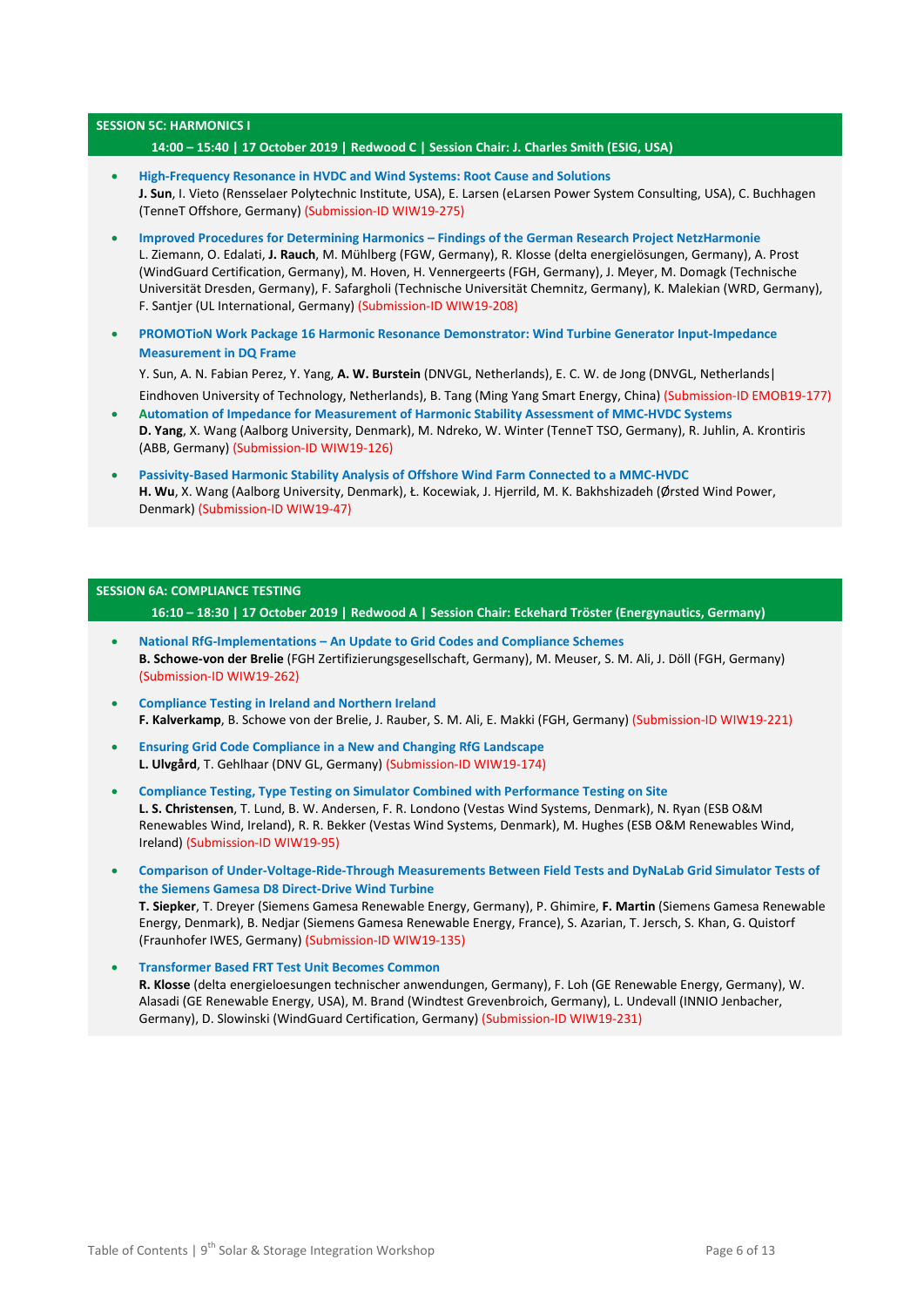# **SESSION 6B: POWER SYSTEM ISSUES**

- **16:10 – 18:30 | 17 October 2019 | Redwood B | Session Chair: Hannele Holttinen (recognis, Finland)**
- **Operating the Ireland and Northern Ireland Power System with 70% Renewables by 2030: Technical Scarcity Identification** S. Nolan, D. McSwiggan, P. Wall, **H. Qazi**, D. Corcoran, J. Kelliher, J. O'Sullivan (EirGrid, Ireland) (Submission-ID WIW19-  $229$
- **Modeling of Wind Power Plant Dynamics in Power System Planning and Operation Studies: Lessons to Learn from the 2016 South Australian Blackout M. Borodulin** (KIIP Consulting, USA) (Submission-ID WIW19-23)
- **System Analysis 2019 of German TSOs on Demand for Reserve Generation Capacity** F. Jahns (50Hertz Transmission, Germany), U. Janischka (TransnetBW, Germany), **R. Pfeiffer**, C. Spieker (Amprion, Germany), S. Spieker (50Hertz Transmission, Germany), G. Weidhas (Tennet TSO, Germany), (Submission-ID WIW19-35)
- **Impact on Power System Protection by a Large Penetration of Renewable Energy Sources** A. Boricic, J. Wang, Y.Y. Li (ABB Corporate Research Center, Sweden), S. Zubic (ABB Substation Automation Products, Sweden), **N. Johansson** (ABB Corporate Research Center, Sweden) (Submission-ID WIW19-54)
- **Controlling Power Generation and Ancillary Services from Variable Renewable Energies (Wind and Solar) in India T. Ackermann**, T. Schlösser, D. Masendorf (Energynautics, Germany), U. Focken, V. Gaur, E. Arndt (energy & meteo systems), S. Garud (The Energy and Recources Institute, India), C. Nabe (Navigant Energy), M. Kaur (GIZ, India) (Submission-ID WIW19-286)
- **Probabilistic Security Limits of Power Grids with Large Integration of Wind Generating Resources S. Kim** (Sangmyung University, Republic of South Korea), S. Jung, J. Lee, S. Park (Korea Electrical Power Corporation, Republic of South Korea), Y. Cho (Daegu Catholic University, Republic of South Korea), J. Hur (Sangmyung University, Republic of South Korea) (Submission-ID WIW19-50)

### **SESSION 6C: IEA WIND TASK 36 OPENSPACE DISCUSSIONS**

**16:10 – 18:15 | 17 October 2019 | Redwood C | Session Chair: Corinna Möhrlen (WEPROG, Denmark)**

- **IEA Task 36 Open Space Session on Wind Power Forecasting and System integration Issues - Introduction C. Möhrlen** (WEPROG, Denmark), J. Zack (UL - AWS Truepower, USA), W. Shaw (PNNL, USA), T. Göçmen (DTU, Denmark), C. Draxl (NREL, USA), R. Bessa (INESC TEC, Portugal), G. Giebel(DTU, Denmark) (Submission-ID WIW19-127)
- **Work group Topic 1: Standards and Industry Guidelines for Data Exchange and IT Solutions in Power Industry: Where Do We Need Them? Moderators: A. Tuohy (EPRI, USA)** and **A. Kaifel (ZSW, Germany)** (ZSW, Germany)
- **Work group Topic 2: Meteorological Measurements and Instrumentation Standardization for Integration into Grid Codes: What Can We Learn from the WMO?**
	- **Moderator: W. Shaw** (Pacific Northwest National Laboratory, USA)
- **Work group Topic 3: Application of Probabilistic Forecasts in Grid Operation and Marketing: What Should a Guideline Contain? Moderators: J. Koch** (Fraunhofer IEE, Germany) and **C. Möhrlen** (WEPROG. Denmark)
- **Work group Topic 4: Recommended Practices on Forecast Solution Selection: Which Areas Are Not Covered Sufficiently? Moderator: J. Zack** (UL AWS Truepower, Denmark)
- **Work group Topic 5: Uncovering Uncertainty Origins through the Entire Modelling Chain: Which Applications Can Benefit from That Knowledge? Moderators: A. Wessel** and **S. Vogt** (Fraunhofer IEE, Germany)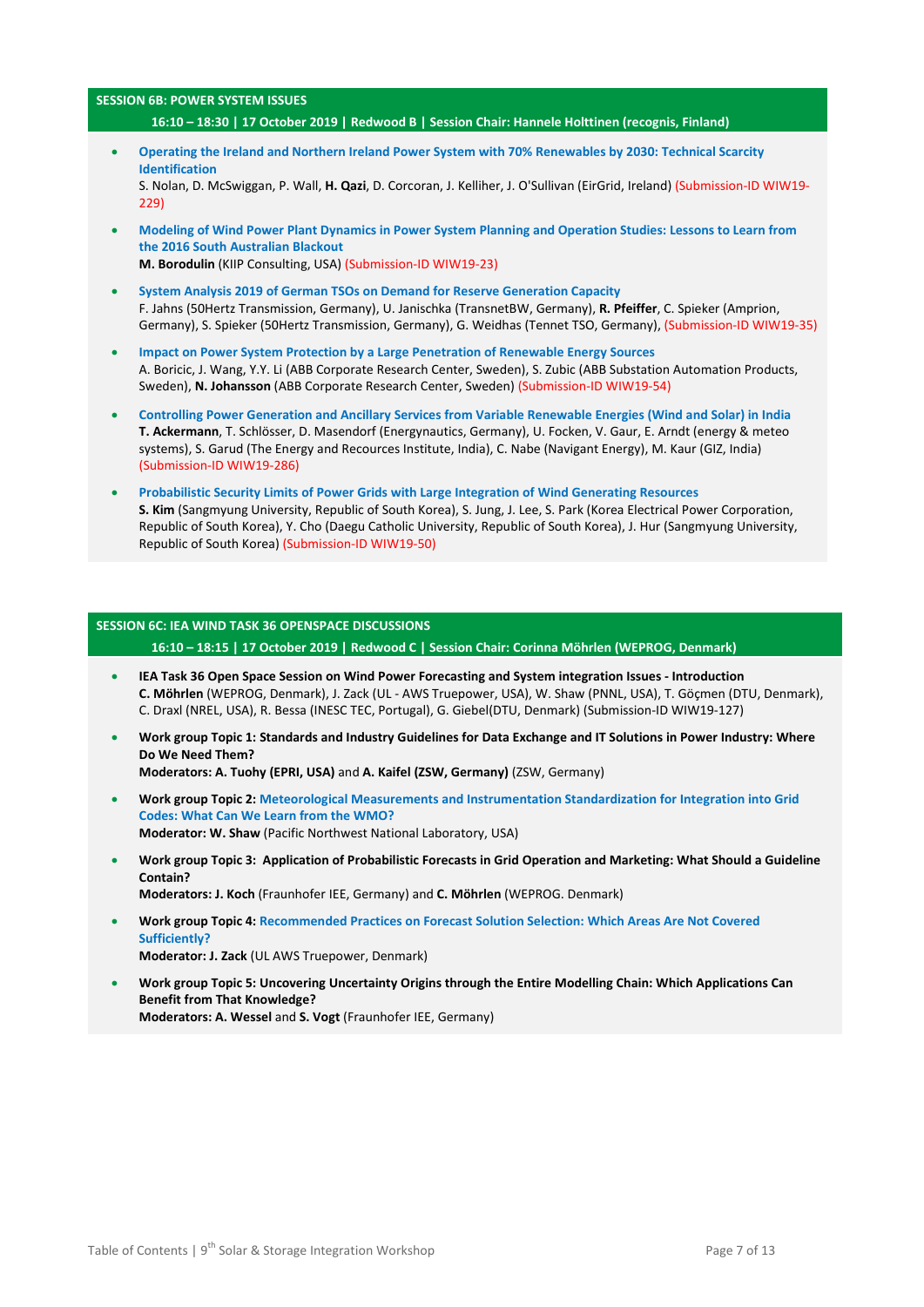#### **SESSION 7A: GRID FORMING II**

### **09:00 – 10:40 | 18 October 2019 | Redwood A | Session Chair: Bernd Weise (DIgSILENT, Germany)**

- **Experiences and Perspectives on Grid-Forming Systems** S. Achilles, **D. Howard** (General Electric (GE) Energy Consulting, USA) (Submission-ID WIW19-246)
- **A Proposed Grid-Forming System for 100% Inverter-Based Generation P. Marinakis** (HVDC Technologies, United Kingdom), N. Schofield (Huddersfield University, United Kingdom) (Submission-ID WIW19-234)
- **Modified Grid Forming Converter Controller with Fault Ride through Capability without PLL or Current Loop** A. Abdelrahim (University of Strathclyde, United Kingdom), M. Smailes, P. McKeever (ORE Catapult, National Renewable Energy Centre, United Kingdom), K. Ahmed, **A. Egea-Àlvarez** (University of Strathclyde, United Kingdom) (Submission-ID WIW19-256)
- **Influence of Grid-Forming Inverter Control on Short-Term Voltage Stability in Distribution Grids M. Coumont,** B. Braun, J. Hanson (Technische Universität Darmstadt, Germany) (Submission-ID WIW19-66)
- **Grid-Forming Converters in Weak Grids – The Case of a Mediterranean Island R. Musca**, G. Zizzo (University of Palermo, Italy), M. Bongiorno (Chalmers University of Technology, Sweden) (Submission-ID WIW19-224)

## **SESSION 7B: OFFSHORE WIND POWER 09:00 – 10:40 | 18 October 2019 | Redwood B | Session Chair: Łukasz H. Kocewiak (Ørsted Offshore, Denmark)**

- **Integration of AC Connected Offshore Wind Power Plants with Long Runs of Export Cables A. Atallah** (Siemens, Germany), A. Shafiu (Siemens, United Kingdom) (Submission-ID WIW19-232)
- **Kriegers Flak Combined Grid Solution – Real Time Power Transmission Control and Method for Transmission Capacity Calculation for Meshed Offshore Grids V. Akhmatov,** T. Bentzon Sørensen (Energinet, Denmark), A.-K. Marten, R. Stornowski (50Hertz Transmission, Germany) (Submission-ID WIW19-15)
- **Sequence Current Controllability Analysis of Offshore MMC-HVDC during Asymmetrical Faults** H. Wu, **X. Wang** (Aalborg University, Denmark), J. Hjerrild, Ł. Kocewiak, L. Zeni (Ørsted Wind Power, Denmark) (Submission-ID WIW19-48)
- **Coordinated Control of Wind Turbines in Diode-Rectifier-Connected Offshore Wind Power Plants with Frequency Support Capability A. Arasteh**, A. Bidadfar, O. Saborío-Romano, N. A. Cutululis (Technical University of Denmark, Denmark) (Submission-ID WIW19-263)

### **SESSION 7C: FORECASTING II**

#### **09:00 – 10:40 | 18 October 2019 | Redwood C | Session Chair: Arne Wessel (Faunhofer IEE, Germany)**

- **Lessons learnt from the OpenSpace Discussion – TBC J. Zack** (UL AWS Truepower, USA)
- **Wind Power Forecasting Based on Deep Artificial Neural Networks and Multi-Task Learning S. Vogt,** A. Braun, J. Dobschinski (Fraunhofer IEE, Germany), B. Sick (University of Kassel, Germany) (Submission-ID WIW19-121)
- **Reduced Cost and Increased Wind and Solar Prediction Quality by the Generic Anemos Platform for Forecast Handling, Optimisation and Benchmarking**
	- **H.-P. Waldl**, F. Dierich (Overspeed, Germany) (Submission-ID WIW19-170)
- **Prediction of Power Flow in Electrical Networks I. Vdovichenko**, M. Bengfort, D. Syga, B. Jordan, J. Rosenkranz, U. Focken, M. Lange (energy & meteo systems, Germany) (Submission-ID WIW19-161)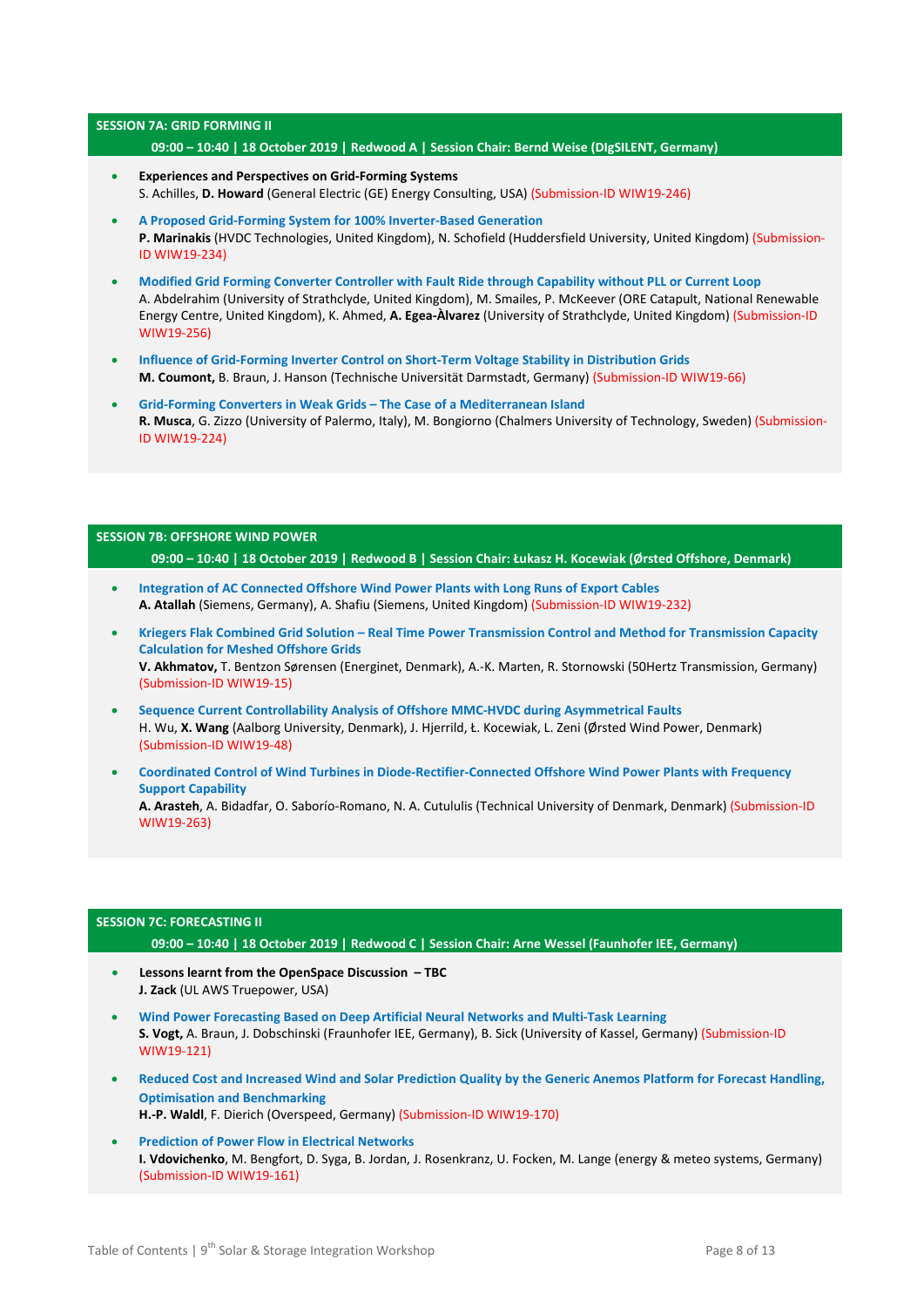#### **SESSION 8A: VIRTUAL SYNCHRONOUS MACHINES**

### **11:10 – 13:00 | 18 October 2019 | Redwood A | Session Chair: Jens Fortmann (HTW Berlin, Germany)**

• **Dispatching Parameters, Strategies and Associated Algorithm for VSM (Virtual Synchronous Machines) and Hybrid Grid Forming Converters**

**R. Ierna**, C. Li (National Grid ESO, Warwick, United Kingdom), M. Sumner, S. Pholboon (University of Nottingham, United Kingdom), M. Yu, A. Egea-Àlvarez (University of Strathclyde, United Kingdom), H. Urdal (Urdal Power Solutions, United Kingdom) (Submission-ID WIW19-193)

- **Enhanced Virtual Synchronous Machine (VSM) Control Algorithm for Hybrid Grid Forming Converters R. Ierna** (National Grid ESO, United Kingdom), M. Yu, A. Egea-Àlvarez, A. Avras, A. Dyśko, C. Booth, H. Urdal (University of Strathclyde, United Kingdom), C. Li (National Grid ESO, United Kingdom) (Submission-ID WIW19-192)
- **VSM (Virtual Synchronous Machine) Power Quality, Harmonic and Imbalance Performance, Design and Service Prioritisation**

**M. Sumner**, S. Pholboon (University of Nottingham, UK, United Kingdom), R. Ierna, C. Li (National Grid ESO, United Kingdom, United Kingdom) (Submission-ID WIW19-93)

- **VSM (Virtual Synchronous Machine) Control System Design, Implementation, Performance, Models and Possible Implications for Grid Codes R. Ierna** (National Grid ESO, United Kingdom), S. Pholboon, M. Sumner (University of Nottingham, United Kingdom), C. Li (National Grid ESO, United Kingdom) (Submission-ID WIW19-92)
- **Power Angle Small-Signal Stability Analysis of Grid-Forming Wind Turbine Inverter Based on VSM Control L. Lu**, Ö. Göksu, N. A. Cutululis (Technical University of Denmark, Denmark) (Submission-ID WIW19-175)

**SESSION 8B: IEA – ACCELERATING THE ENERGY TRANSITION TO BOOST SYSTEM FLEXIBILITY WITH HIGHER SHARES OF RENEWABLES IN ASIA-PACIFIC**

**11:10 – 13:00 | 18 October 2019 | Redwood B | Session Chair: Peerapat Vithayasrichareon (IEA, France)**

- **Enhancing System Flexibility for High Share of Renewables in Asia C. Hart** (IEA, France)
- **How Renewables Will Drive Power System Growth in South-East Asia: Roadmap to 2030 M. Pujantoro** (Agora, Germany)
- **IEA Wind International Research Collaboration J. McCann** (SEAI | IEA TCP, Ireland)
- **A 30MW Grid Forming BESS Boosting Reliability in South Australia and Providing Market Services on the National Electricity Market**

**S. Cherevatskiy**, S. Zabihi (ABB Power Grids Australia, Australia), R. Korte, H. Klingenberg (ElectraNet, Australia) (Submission-ID WIW19-237)

### **SESSION 8C: HARMONICS II**

**11:10 – 13:00 | 18 October 2019 | Redwood C | Session Chair: Andrew Burstein (DNV GL, Netherlands)**

- **Analysis of Harmonic Impedance of Wind Farms** L. Cai (University of Rostock, Germany), X. Meng (SEWPG European Innovation Center, Denmark), U. Karaagac (Polytechnic University, Hong Kong), J. Mahseredjian (Polytechnique Montréal, Canada) (Submission-ID WIW19-206)
- **Control of Type-III Turbines to Avoid Subsynchronous Resonance with Different Types of Transmission Systems** I. Vieto, **J. Sun** (Rensselaer Polytechnic Institute, USA) (Submission-ID WIW19-49)
- **Impact of Wind Turbine Converters on the Harmonic Emission Levels and Harmonic Stability of HVAC-Connected Offshore Wind Farms** L. Depla, R. Cremers, K. Velitsikakis (DNV GL Energy, Netherlands) E. Prieto-Araujo, **M. Cheah-Mane** (CITCEA-UPC, Spain) (Submission-ID WIW19-281)
- **Updated Harmonic and Interharmonic Current Summation Rule in Wind Power Plants with Type III Wind Turbines** H. Ghanavati (Iran University of Science and Technology, Iran), Ł. Kocewiak (Ørsted Wind Power, Denmark), A. Jalilian (Iran University of Science and Technology, Iran) (Submission-ID WIW19-151)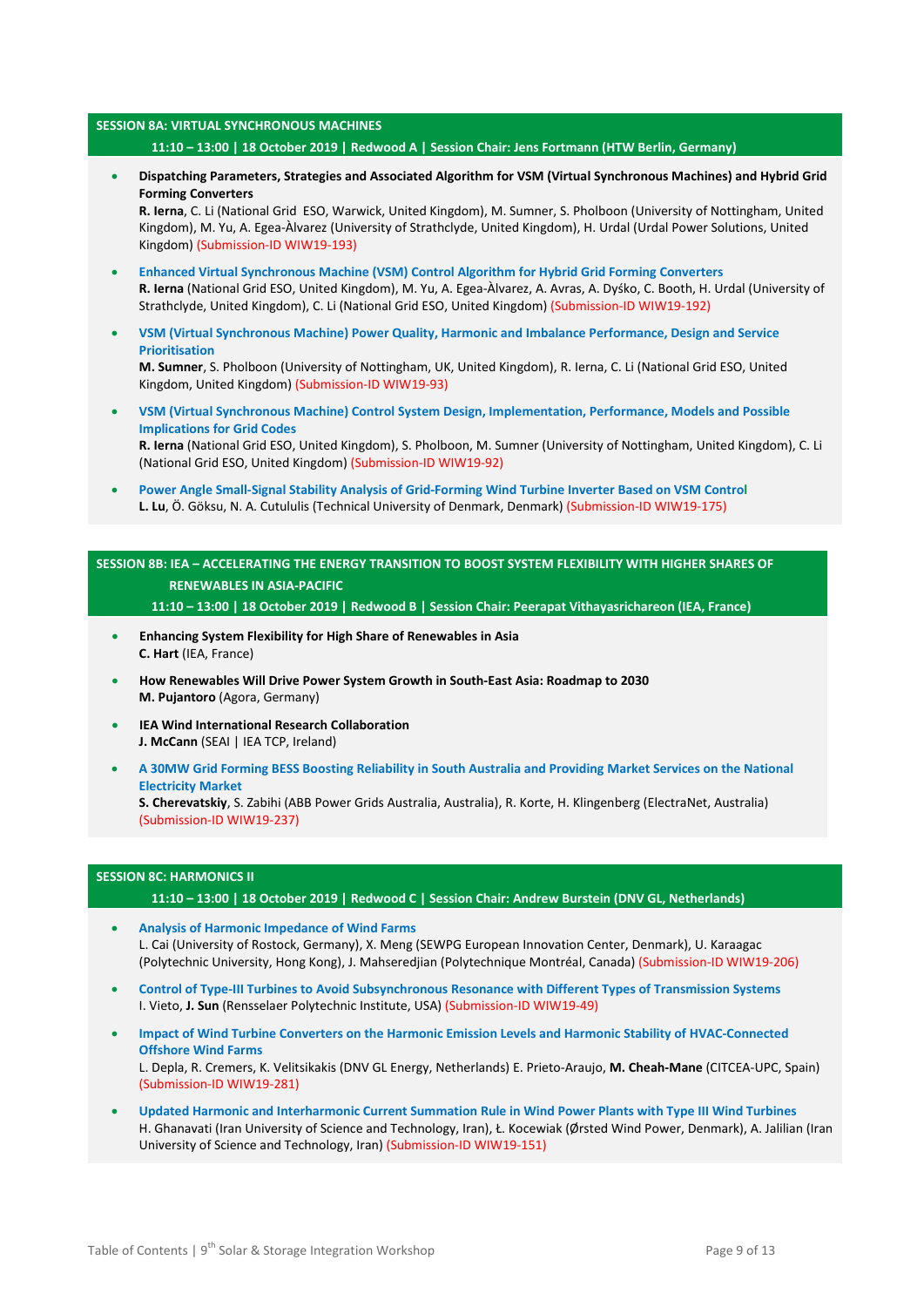## **SESSION 9A: RESILIENCY ASPECTS AND SYSTEM RESTORATION 14:00 – 15:40 | 18 October 2019 | Redwood A | Session Chair: Nicholas Miller (HickoryLedge, USA)**

- **Processes and Systems for Using Flexibility from Distribution Grid to Integrate a High Share of RES in a Resilient, Stable and Efficient Operated Energy Supply System M. Staudt** (Mitteldeutsche Netzgesellschaft Strom mbH, Germany), S. Wende-von Berg (Fraunhofer IEE, Germany | University of Kassel, Germany), W. Albers, C. Calpe (innogy SE, Germany), B. Silva (INESC TEC, Portugal) (Submission-ID WIW19-57)
- **"Greenstart" – Integrating Inverter-Interfaced Energy Sources into System Restoration S. McGuinness**, J. Ruddy, A. Kelly, E. Lannoye (EPRI, Ireland) (Submission-ID WIW19-120)
- **Dynamic Simulations of a Black Starting Offshore Wind Farm Using Grid Forming Converters M. Aten** (Uniper, United Kingdom), R. Shanahan (Carbon Trust, United Kingdom), F. Mosallat (Manitoba Hydro International, Canada), S. Wijesinghe (Innogy, United Kingdom) (Submission-ID WIW19-28)
- **Co-Simulation Hardware in the Loop Test Bench for a Wind Turbine: Validation of a Wind Turbine Black Start Capability** A. Fabián Pérez, Y. Sun, **A. W. Burstein** (DNV GL, Netherlands), A. Harson (DNV GL, United Kingdom), B. Tang (Ming Yang Smart Energy Group, China) (Submission-ID WIW19-115)

### **SESSION 9B: HYBRID POWER PLANTS**

**14:00 – 15:40 | 18 October 2019 | Redwood B | Session Chair: Torsten Lund (Vestas, Denmark)**

- **Dynamic Modelling of Wind-Solar-Storage Based Hybrid Power Plant K. Das**, A. D. Hansen, J. Sakamuri, P. Adamou, X. Giagkou, J. García Carretero, S. Majumder, F. Rigas (Technical University of Denmark, Denmark), M. Altin (Izmir Institute of Technology, Turkey), E. Nuno (Suzlon Energy, Germany), P. Sørensen (Technical University of Denmark, Denmark) (Submission-ID WIW19-248)
- **Performance of Hybrid Power Park Technologies in Future OFTO Networks with the Aim to Achieve Grid-Forming Capability**

M. Yu, R. Ierna (National Grid ESO, United Kingdom), **A.Dysko**, A. Egea-Àlvarez, A. Avras (University of Strathclyde, United Kingdom), C. Li, M. Horley (National Grid ESO, United Kingdom), C. Booth, H. Urdal (University of Strathclyde, United Kingdom) (Submission-ID WIW19-191)

- **Assessment of Battery Energy Storage System for Grid System Frequency Response Service R. Guo,** N. Zhao (University College Dublin, Ireland), N. Schofield (University of Huddersfield, United Kingdom) (Submission-ID WIW19-239)
- **Impedance Measurement of Wind Turbines using a Multimegawatt Grid Simulator** S. Shah, P. Koralewicz, **V. Gevorgian,** R. Wallen (National Renewable Energy Laboratory (NREL), USA) (Submission-ID WIW19-277)
- **Challenges in Integration of MMC STATCOM with Battery Energy Storage for Wind Power Plants S. Chaudhary**, R. Teodorescu (Aalborg University, Denmark), Ł. Kocewiak (Ørsted Offshore Wind, Denmark), P. Johnson (Ørsted Offshore Wind, United Kingdom), C. Y. Chen, B. Berggren, L. Harnefors (ABB, Sweden) (Submission-ID WIW19-183)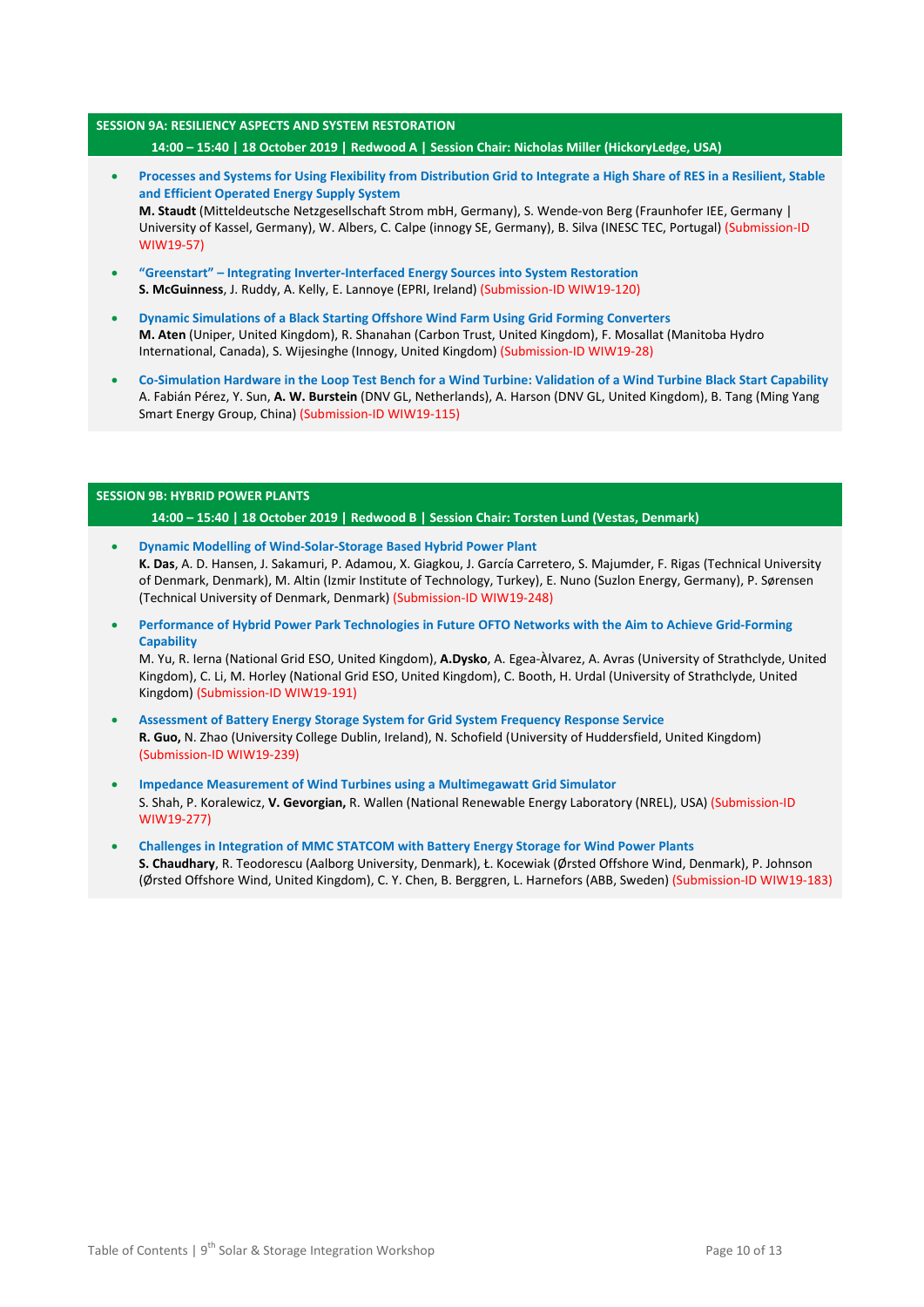### **SESSION 9C: GRID INTEGRATION SOLUTIONS**

**14:00 – 15:40 | 18 October 2019 | Redwood C | Session Chair: Ralph Pfeiffer (Amprion, Germany)**

- **An Application of Modular FACTS Devices to Relieve Transmission Constraints and Accelerate Wind Farm Connections and Firm Access** 
	- **R. Fenlon** (Smart Wires, Ireland) (Submission-ID WIW19-233)
- **Optimization of the Electricity and Heating Sectors Development in the North Sea Region towards 2050 J. Gea-Bermúdez**, M. Koivisto, M. Münster (Technical University of Denmark, Denmark) (Submission-ID WIW19-109)
- **Case Study Results of Wind Power Integration with Dynamic Line Rating R. Kuwahata**, H.-M. Nguyen (Ampacimon, Belgium) (Submission-ID WIW19-199)
- **Dynamic Line Rating and Hotspot Analysis for Electric Utilities T. Speet**, B. Faerber, J. Rosenkranz, U. Focken, M. Lange (energy & meteo systems, Germany) (Submission-ID WIW19-139)
- **Back-Casting Analysis How Dynamic Line Rating Would Increase Usage Ratio of European Interconnection R. Kuwahata** (Ampacimon, Belgium), A. Michiorri (MINES ParisTech | PSL University, France), Y. Yasuda (Kyoto University, Japan) (Submission-ID WIW19-32)

# **Session 10 – CLOSING SESSION – Panel Discussion 16:00 – 17:00 | 18 October 2019 | Redwood A/B/C | Moderator: Julia Matevosyan (ERCOT, USA)**

### **Very High Shares – up to 100% – of Renewables in the Grid**

#### **Panelists:**

- Jonathon Dyson (Greenview Strategic Consulting, Australia)
- Vahan Gevorgian (NREL, USA)
- Dustin Howard (General Electric (GE) Energy Consulting, USA)
- more tbc

**The contributions and discussions of this session are not part of the proceedings.**

# **POSTER PRESENTATION PAPERS**

- **Making Use of Analytical Wake Models for Large Scale Power System Models by Generation of Generic Efficiency Fields G. Erichsen**, O. Schülting, A. Kather (Hamburg University of Technology, Germany) (Submission-ID WIW19-19)
- **Multi-Objective Optimization of Cable Sizes of an Offshore Wind Power Plant Collector System C. Kaufmann** (Fraunhofer ISIT – Fraunhofer Institute for Silicon Technology | Hamburg University of Applied Sciences, Germany), **J. Dakic**, O. Gomis-Bellmunt (CITCEA-UPC, Polytechnical University of Catalonia, Spain) (Submission-ID WIW19- 31)
- **Dynamic Stability Assessment of the Large Offshore Wind Power Plant at Kriegers Flak** R. B. Glasdam, **V. Akhmatov**, L. Dall, H. Abildgaard (Energinet, Denmark), H. Jóhansson (Technical University of Denmark (DTU), Denmark) (Submission-ID WIW19-36)
- **Dynamic Model of Current-Source Converter-Based Wind Power Plant Composed of Series-Connected Wind Turbine Generators and Synchronous-Compensator-Commutated Thyristor Inverter** S. Nishikata (Tokyo Denki University, Japan), **K.-i. Yamashita** (Salesian Polytechnic, Japan) (Submission-ID WIW19-37)
- **A Current-Source Converter-Based Wind Power Plant Capable of Controlling Power Factor and Its Basic Characteristics S. Nishikata**, F. Tatsuta (Tokyo Denki University, Japan) (Submission-ID WIW19-39)
- **Modelling Wind Speeds Using CorRES: Combination of Mesoscale Reanalysis Data and Stochastic Simulations** G. M. Jónsdóttir (University College Dublin, Ireland), M. Koivisto, P. E. Sørensen (Technical University of Denmark, Roskilde, Denmark), F. Milano (University College Dublin, Ireland) (Submission-ID WIW19-58)